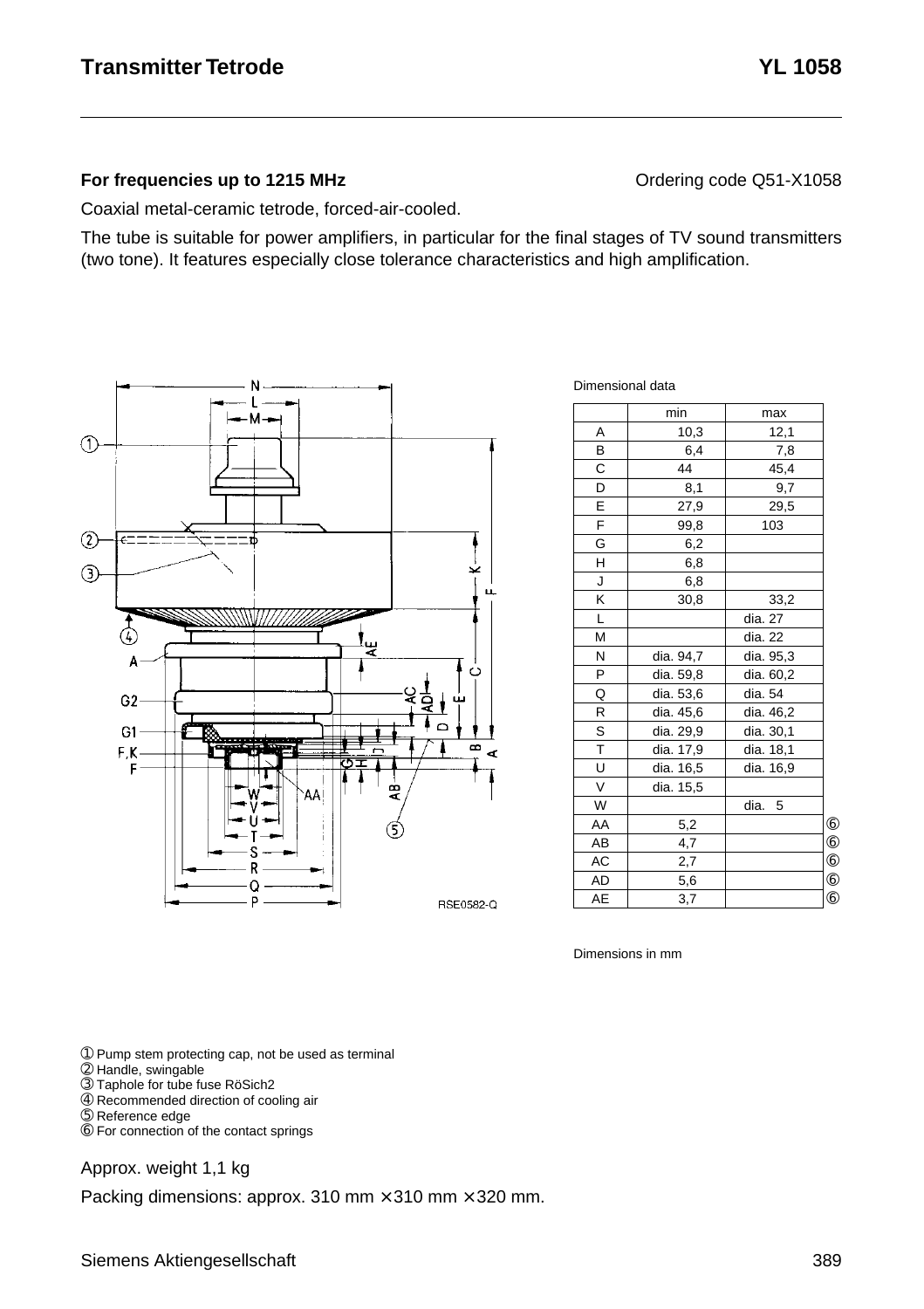# **Heating**

| Heater voltage                | $U_{\rm F}$ | 3,6 ( $\pm$ 5 %) | V <sub>1</sub> |
|-------------------------------|-------------|------------------|----------------|
| Heater current                | ≀F          | $19.0 \pm 2$     | A              |
| Preheating time               | $t_{\rm h}$ | $\geq$ 3         | min            |
| Heating: indirect by ac or dc |             |                  |                |
| Cathode: matrix oxide         |             |                  |                |

## **Characteristics**

| Amplification factor of screen grid<br>at $U_{A} = 3$ kV, $U_{G2} = 500$ V, $I_{A} = 0.5$ A | $\mu$ <sub>g2g1</sub> |    |      |
|---------------------------------------------------------------------------------------------|-----------------------|----|------|
| Transconductance                                                                            |                       | 55 | mA/V |
| at $U_{A} = 3$ kV, $U_{G2} = 500$ V, $I_{A} = 0.5$ A                                        |                       |    |      |

| <b>Capacitances</b>      |                  | min | nom   | max   |    |
|--------------------------|------------------|-----|-------|-------|----|
| Cathode/control grid     | $c_{\text{kq1}}$ | 38  | 42    | 46    | рF |
| Cathode/screen grid      | $c_{\text{kq2}}$ | 1,9 | 2,2   | 2,5   | рF |
| Cathode/anode            | $c_{\rm ka}$     |     | 0,005 | 0,011 | рF |
| Control grid/screen grid | $c_{q1q2}$       | 56  | 60    | 64    | рF |
| Control grid/anode       | $c_{q1a}$        |     | 0,05  | 0,06  | рF |
| Screen grid/anode        | $c_{\rm g2a}$    | 7,5 | 8,0   | 8,8   | pF |

#### **Accessories Contract Contract Contract Contract Contract Contract Contract Contract Contract Contract Contract Contract Contract Contract Contract Contract Contract Contract Contract Contract Contract Contract Contract Co**

| Tube fuse                                         | RöSich <sub>2</sub> | Q81-X14022) |
|---------------------------------------------------|---------------------|-------------|
| Tube fuse                                         | RöSich9             | Q81-X14092) |
| Socket wrench for tube fuse                       | RöZub10             | Q81-X2110   |
| Tube protective device                            | RöKt <sub>2</sub>   | Q81-X1302   |
| Pull switch for tube fuse                         | RöKt11              | Q81-X1311   |
| Cavity band IV/V, $0,84 + 0,17$ kW two tone       | TK4436              | Q94-X4436   |
| Cavity band III, $1,2 + 0,24$ kW two tone         | TK4451              | Q94-X4451   |
| Spring-finger contact for anode terminal          | <b>YLZ9521a</b>     | Q81-X9204   |
| Spring-finger contact for screen grid terminal    | YLZ9521q2           | Q81-X9205   |
| Spring-finger contact for control grid terminal   | YLZ9521g1           | Q81-X9206   |
| Spring-finger contact for heater cathode terminal | <b>YLZ9523</b>      | Q81-X9523   |
|                                                   |                     |             |

for immediate operation, the tube can be continuously heated without damaging the cathode. The optimum heater voltage for \$1,8 V. The standby and operating times should be equal (e.g. 1 week operation, 1 week standby). Care should be taken not to exceed the maximum permissible surface temperature of 250 °C even during standby operation, especially without cooling.

<sup>2)</sup> RöSich2 (120 mm) and RöSich9 (25 mm) only differ in the length of the phosphor-bronze litz wire.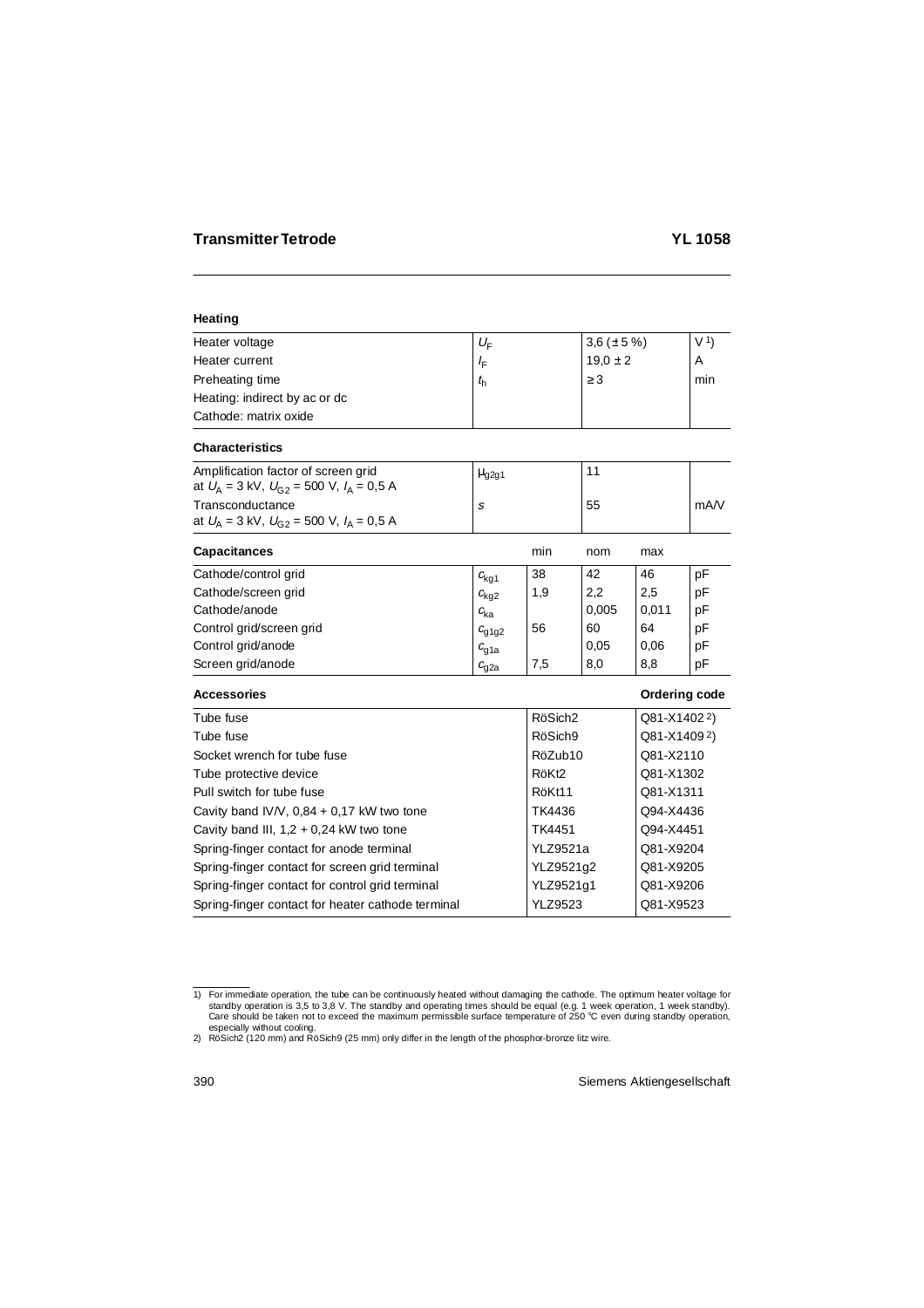#### **Maximum ratings**

| Cold anode voltage (dc)   | $U_{A,0}$         | 3800   | V               |
|---------------------------|-------------------|--------|-----------------|
| Anode voltage (dc)        | $U_{\rm A}$       | 3600   | ν               |
| Screen grid voltage (dc)  | $U_{G2}$          | 650    | ٧               |
| Control grid voltage (dc) | $U_{G1}$          | $-100$ | ٧               |
| Cathode current (dc)      | $I_{\mathsf{K}}$  | 1,2    | A               |
| Anode input power         | $P_{BA}$          | 3,5    | kW              |
| Anode dissipation         | $P_{A}$           | 2,2    | kW              |
| Screen grid dissipation   | $P_{G2}$          | 30     | W               |
| Control grid dissipation  | $P_{G1}$          | 5,0    | W               |
| Surface temperature       | $I_{\text{surf}}$ | 250    | $^{\circ}$ C 1) |

## **Operating characteristics for TV sound transmitters (two tone)**

| Frequency                      |                | 170230       | 470600         | 600860       | <b>MHz</b>      |
|--------------------------------|----------------|--------------|----------------|--------------|-----------------|
| Bandwidth (3 dB)<br>В          |                | 3,0          | 6.0            | 9.0          | <b>MHz</b>      |
| Ausgangsleistung               | P <sub>2</sub> | $1,2+0,24^2$ | $0.84 + 0.173$ | $0,84+0,173$ | kW <sup>4</sup> |
| Output power                   | $V_{\rm p}$    | $\geq$ 19    | $\geq 17$      | $\geq 17$    | dB              |
| Anode voltage (dc)             | $U_A$          | 3400         | 3400           | 3400         | V               |
| Screen grid voltage (dc)       | $U_{G2}$       | 600          | 600            | 600          | ν               |
| Zero signal anode current (dc) | $I_{A,0}$      | 400          | 450            | 430          | mA              |
| Anode current (dc)             | $I_A$          | 900          | 950            | 950          | mA              |
| Screen grid current (dc)       | $I_{G2}$       | 20           | 20             | 20           | mA <sub>5</sub> |

<sup>1)</sup> See cooling. 2) Power at cavity output with ≥ 90 % circuit efficiency. Corresponds to 1/0,2 kW after the vision/sound diplexer.

<sup>3)</sup> Power at cavity output with ≥ 85 % circuit efficiency. Corresponds to 0,5/0,1 kW after the vision/sound diplexer.

<sup>4)</sup> 242 kHz carrier spacing. 5) The power supply must be designed for a screen grid current of – 5 to + 50 mA.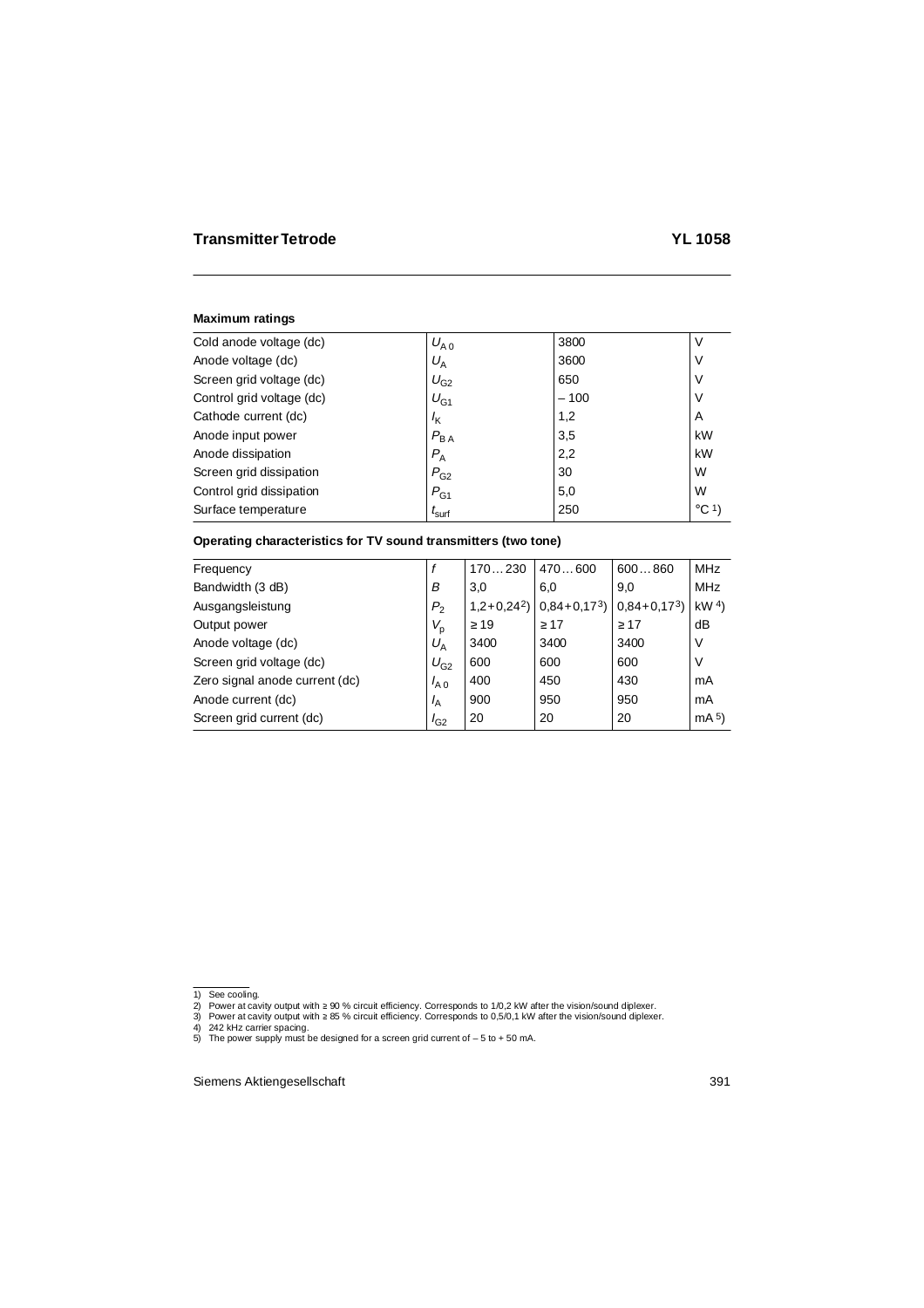## **Tube mounting**

Sufficiently flexible spring-finger contacts must be used to connect the tube. Suitable contact rings are available as accessories. The reference edge (control grid terminal, see dimensional drawing) also serves as stop edge.

If the tube is to be clamped to the socket in order to prevent it from jumping out of the latter, the clamping pressure may only have an effect on the stop edge.

The tube can be mounted as required.

## **Forced-air cooling**

The minimum air flow rate required for max. anode dissipation is given in the cooling air diagram, valid for 45 °C inlet temperature at a normal air pressure of 1 bar (sea level). The cooling air is supplied from the electrode terminal side. For further details on forced-alr cooling refer to "Explanations on Technical Data".

#### **Safety precautions**

The section "Safety precautions" under "Explanations on Technical Data" describes how the tube is to be protected against damage due to electric overload or insufficient cooling. A copper wire with 0,12 mm diameter should be used to test the anode overcurrent trip circuit.

The use of a tube fuse RöSich2/RöSich9 is recommended to protect the anode against thermal overload. In conjunction with a pull switch RöKt11 it disconnects the voltages at the tube in case of overload (see accessories).

A protective gap shall be provided between screen grid and cathode to protect the control grid and the cathode against damage in case of spark-over from the side of the anode.

In addition, a limiting circuitry is recommended for screen grid protection.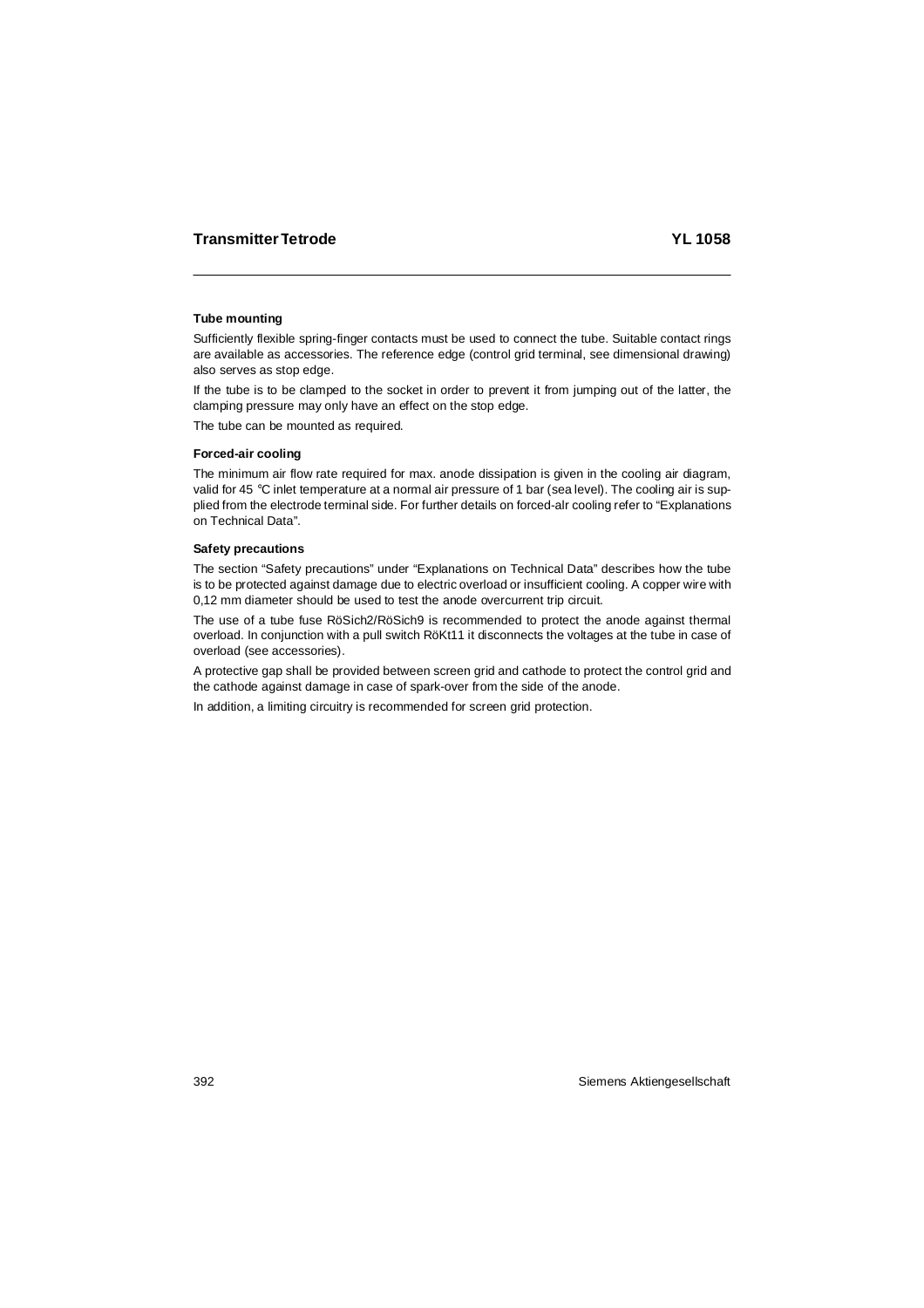# **Cooling air diagram**



The cooling air is supplied from the electrode terminal side.

Air pressure = 1 bar  $t_1 = 45$  °C